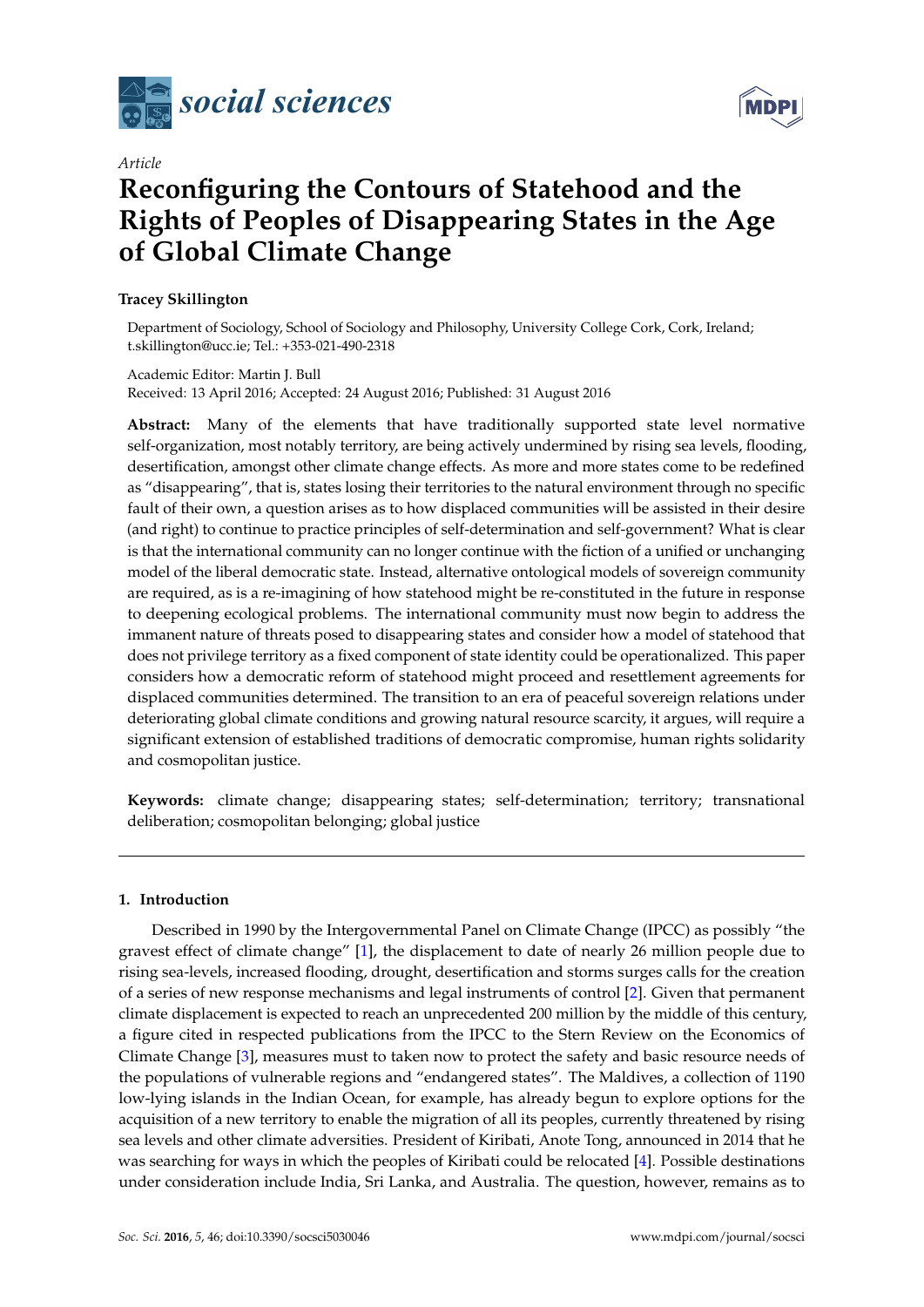whether communities facing such threats have a legal, as much as moral right to resettle on the lands of another state? Can a legitimate claim to compensation be made against states that have historically emitted large quantities of greenhouse gases (e.g., compensatory lands)? Furthermore, can such claims be asserted only in relation to each individual's fundamental right to life, health and a safe environment, or can such claims also be made collectively by a dislocated community?

This paper explores whether disappearing states' collective right to self-determination can be protected into the future if the territorial component of their existence is lost? It defends such communities' right to continue as sovereign, self-determining communities on newly allocated lands not only on moral grounds but also, on the basis of the prevailing legal commitments of the wider international community to respect the sovereign equality of all states, engage in cooperative actions in an attempt to solve international problems (e.g., global climate change) and attain common goals. It proposes the establishment of a new, democratically elected global land commission to relocate dislocated communities on new, safer lands and regularly review resource allocations enjoyed by each sovereign state community, taking factors such as global need, population density, and sustainable resource use into consideration.

# **2. Criteria of State Sovereignty in a Changing World**

Prevailing international law may not explicitly recognize the peoples of disappearing states collective legal right to reconstitute their sovereign community elsewhere once their territories have become uninhabitable due to the effects of climate change. However, there is increasing support internationally for a re-examination of existing legal norms, extending in some instances to a reconsideration of the ongoing viability of traditional models of statehood and rights to territory. According to Article 1 of the 1933 Montevideo Convention on the Rights and Duties of States, a legitimate state should possess the following characteristics: (1) A permanent population; (2) A defined territory; (3) A government and; (4) A capacity to enter into relations with other states [\[5\]](#page-11-0). Under international law, all four criteria must be present for a state to come into existence. If, having acquired all the necessary Montevideo criteria, one of the world's 195 legally constituted sovereign states were to "lose" one or more of these benchmarks of legitimate sovereignty, such as its territory, does this effectively mean that this state will cease to exist? Because climate change will certainly threaten to deprive some states, especially Small Island states, of key Montevideo criteria, most notably territory, does that mean these states will cease to be recognized in the future as legitimate sovereign states by the wider international community? Since the establishment of the United Nations in 1945, there have been few cases of state extinction and virtually none of "involuntary extinction" [\[6\]](#page-11-1). How will claims to self-determination on the part of disappearing states fare in the future as local populations are forced to leave their lands forever?

Presumably, the desire of these communities is to stay together as sovereign, self-determining communities and continue as always within a new setting? As the example of Israel illustrates only too well, few things are more politically charged than attempts to carve out a new territorial state. That, however, does not detract from disappearing states' right to exist as states. Since its inception in the 19th century, the nation state has always been imagined as a space of distinct belonging, founded on a particular history and expressing a unique and much cherished culture [\[7\]](#page-11-2). For the small island states of the Pacific, one of the most culturally and linguistically diverse regions of the world, imaginaries of the nation are important bonding mechanisms for their seven million inhabitants, many of whom have been living in the region for more than 10,000 years. How will the logic of the nation state fare in such regions in the future as more and more of their territories are lost due to the effects of climate change? The loss of one's territory not only has serious political and social implications, but psychological costs as well:

In the face of this climate threat, our people can't really accept the fact that maybe one day in the future, we may not have a Kiribati to return to. This is the emotional challenge for our people [\[8\]](#page-11-3).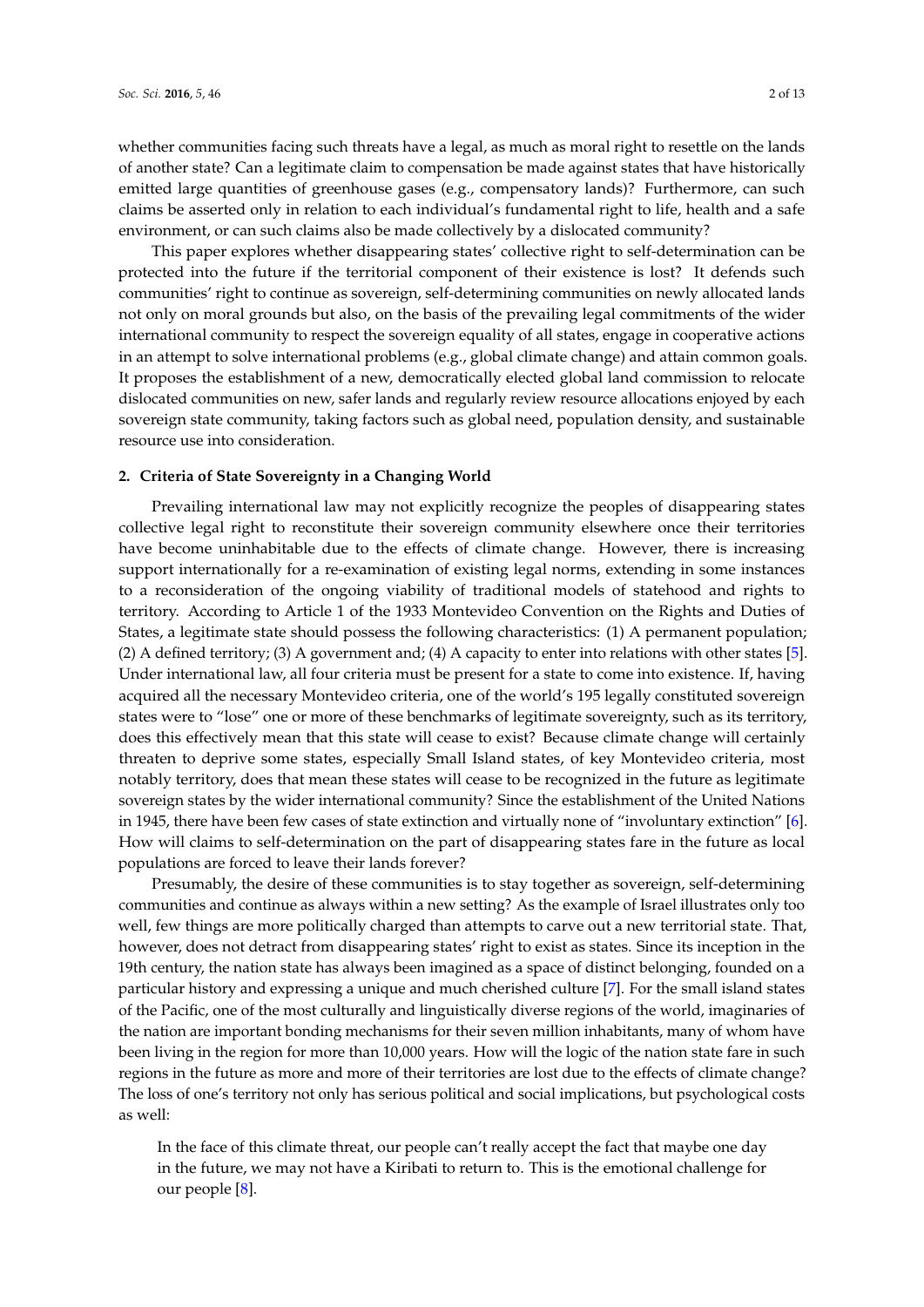At the core of this distinctly 21st century problem is the degree to which the international community is willing to acknowledge the changing territorial component of states' right to self-determination and the desire of threatened states to continue the life of their state, even if that means relocating to a new setting. Throughout its history, the nation state has never depended entirely upon its territorial component. Other important elements include government, sovereignty, as well as the distinct culture, identity, and traditions of its peoples. Acknowledging the rich and complex character of modern states, legal theorists, such as Osterdahl, consider future scenarios where more and more states acquire the status "disappearing states", that is, states losing their territories to the natural environment through no specific fault of their own, and ask how will such states preserve their sovereign identity when their populations are eventually forced to evacuate their lands and continue as nations elsewhere? In such settings, international law, Osterdahl argues, can no longer continue with the fiction of a uniform model of the state, founded historically upon the territorial rights of a "unified" and self-determining people. Rather, law must now begin to accommodate the changing character of the sovereign state landscape by granting legal recognition to alternative forms of statehood in response to deteriorating climate conditions. The elements that have traditionally supported national-level normative self-organization are being actively undermined by more intense flooding, tropical cyclones, and sea level rises, as well as their grave humanitarian consequences (increased likelihood of malnutrition, crop failure, hunger and disease), especially for the peoples of low-lying regions in South East Asia and the South Pacific and the populations of semi-arid states in the Sahara/Sahel, the Middle East and Central Asia [\[9\]](#page-11-4).

Total GHG emissions for 11 of the 14 independent Pacific Island states account for just 0.04 percent of the global total yet these communities' safety will be "seriously compromised" by intense wave action and storm surges as climate conditions continue to decline in the future [\[10\]](#page-11-5). Climate change has already begun to degrade the freshwater supplies, crops, and subsistence fishing reserves of several states, including Tuvalu, the Maldives, as well as the Carteret Islands of Papua New Guinea. For Mr. Maumoon Abdul Gayoom, President of the Republic of Maldives (2008) the current situation is one of extreme inequality and requires immediate redress.

The fact that vulnerable developing countries contribute least, yet stand to suffer the most from climate change; the fact that we possess limited domestic and foreign policy tools to effectively mitigate its effects; and the fact that we lack the capacity to protect ourselves through adaptation programmes; together suggest a need to address the concept of climate justice [\[11\]](#page-11-6).

One way in which the international community could rescue sinking states is by granting legal recognition to the "deterritorialised nation state" [\[12\]](#page-11-7), that is, the state whose lands have been rendered uninhabitable by the effects of climate change. Such states, Burkett ([\[12\]](#page-11-7), pp. 345 –47) argues, should be allowed to continue as a "Nation Ex-Situ", that is, "a landless state" in perpetuity. Burkett explains "Ex-situ nationhood" as a status that enables the continued existence of a sovereign state, one "afforded all the rights and benefits of sovereignty amongst the family of states" in perpetuity, including a full legal personality under international law, participation in intergovernmental and international agreements, and protection of the right to political self-determination through the regular election of a government-in-exile.

Whilst Burkett's argument in favor of measures allowing for the continuation of the legal and political persona of disappearing states makes an extremely important contribution to this debate [\[13\]](#page-11-8), the author does not address what this paper sees as the more central issue and that is the right of the peoples of such communities to remain in physical proximity and be relocated collectively to a "safe haven". That is, their desire to move to a new territory rather than be relocated to "disparate locations", as Burkett recommends. If not assigned a new territory, international legal history shows us how displaced communities may not be granted full rights recognition and may even risk losing their rights to collective self-determination over time. Although there have been cases where territory has been temporarily "lost" even when sovereignty remains intact (e.g., governments in exile), such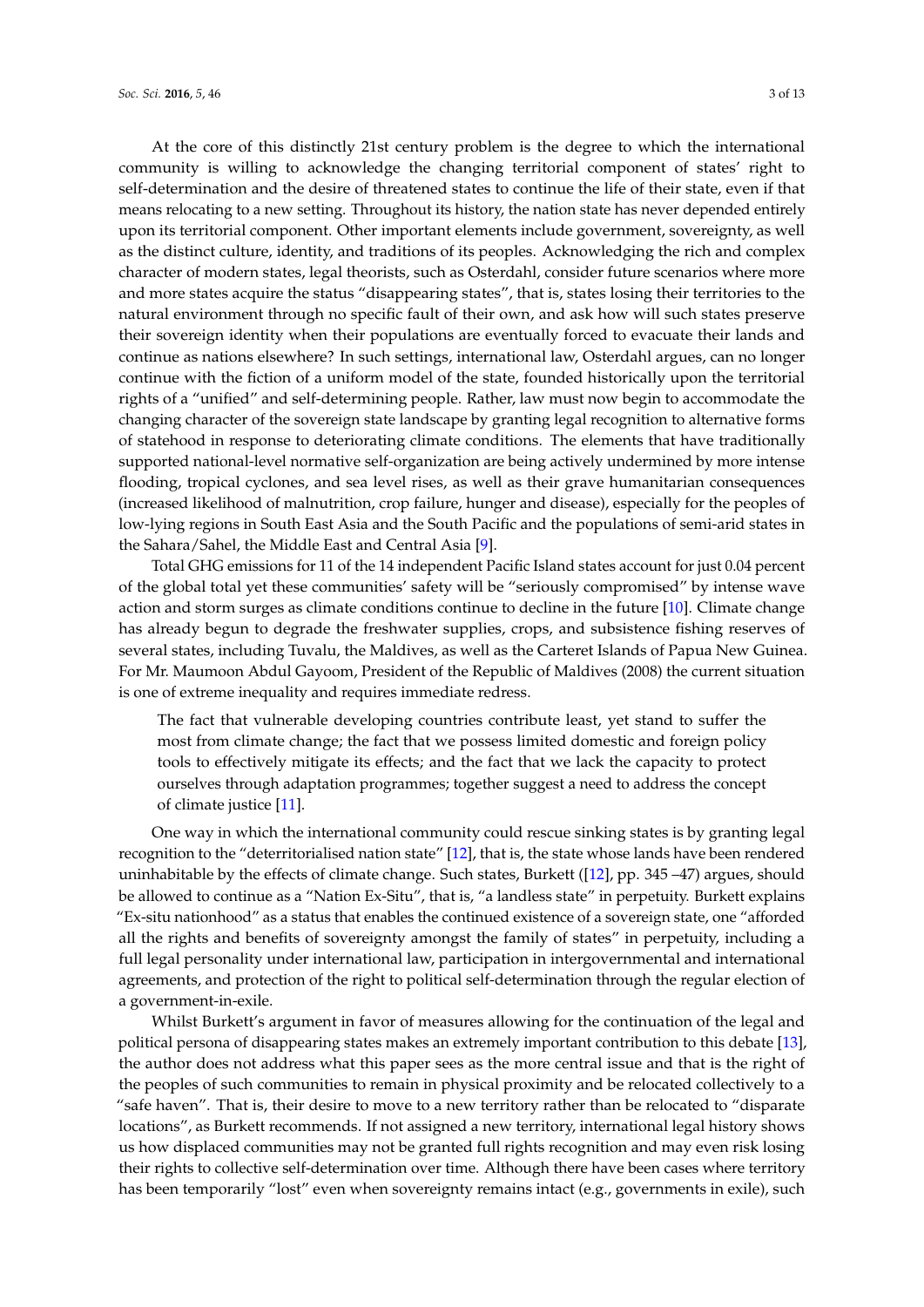cases offer little guidance as to how situations where there has been an involuntary and permanent removal of a population from its territory can be addressed. Similarly, while international law does address partial intra-state population displacement ("internally displaced persons" are referenced in the mandate of The UN High Commissioner for Refugees), there are few prior instances of total population displacement. When rising sea levels eventually force the evacuation of whole small island state communities, there is a danger such peoples will not only lose jurisdictional control, but the moral and political authority to continue to establish justice amongst their members [\[14\]](#page-11-9), as well as access to marine, land, and other resources necessary for the preservation of their community in proximity.

The Arbitration Commission of the European Conference on Yugoslavia in Opinion No. 1 observed how "the state is commonly defined as a community which consists of a territory and a population subject to an organized political authority...[and that] such a state is characterized by sovereignty" [\[15\]](#page-11-10). Without the benefits the stable institutions territorial control permit, the rights of the peoples of disappearing states to continue to self-determine state authority and self-government, as well as maintain shared standards of justice, may be undermined. This leads Nine [\[16\]](#page-11-11) for one to argue in favor of a redrawing of state borders to accommodate the sovereign identity and land requirements of communities newly dislocated by the effects of global climate change. Similarly, Kolers [\[17\]](#page-11-12) foresees future scenarios where notions of territorial right are expanded, allowing several state communities to inhabit the same land holding whilst simultaneously occupying separate state territories. In this instance, territorial divisions would be formulated according to the results that the control over territory produces, that is, effective use of that territory. A state's right to its land holdings would be conditional upon its abilities to use and care for it in an ecologically sustainable manner. Vaha [\[13\]](#page-11-8) is skeptical Kolers' proposals would ever be embraced by an international order where competition for resources is intense and inequality in decision-making authority a major concern. State territories are unlikely to be reallocated, Vaha adds, in the absence of a major transformation of the current international state order. Vaha's concerns are valid. However, as more and more states experience the disruptive effects of severe flooding, drought, and storm surges, the practical realization, as Beck [\[18\]](#page-11-13) rights points out, will be that more extensive cooperation is unavoidable. Such cooperation must start from the international legal obligations that already exist.

The International Covenant of Economic, Social and Cultural Rights (Article 1) recognizes that "all peoples have the right of self-determination" and the right to "freely pursue their economic, social and cultural development" [\[19\]](#page-11-14). The UN Declaration on the Rights of Indigenous People [\[20\]](#page-11-15) recognizes indigenous peoples' right to self-determination as well as "the right to autonomy or self-government", while Article 6 asserts indigenous peoples' "right to a nationality". Conditions are such today that the peoples of many of small island states of the South Pacific qualify as candidates for sovereignty over another territory. Nine makes this argument applying the Lockean proviso mechanism to the question of territory, especially the requirement to leave "as much and as good" for others, as well as the second requirement that rights be limited to what one can exploit before it spoils (that is, the "spoilage proviso"). Nine argues that Locke's proviso mechanism can be used to justify the appropriation of a portion of existing territories from guilty parties (for instance, high emitting states) as compensation to dislocated communities.

In circumstances of plenty, the acquisition of land and other essential natural resources is morally different from the procurement of such resources in circumstances of scarcity, like those that prevail today. Should climate-displaced communities then be allowed to claim "safe haven" [\[21\]](#page-11-16) against the international community of states at large, or alternatively, against those disproportionately responsible for rising sea levels and other climate changes? It is not that all the territories of this world are disappearing at once, only low-lying regions. The self-interests of more fortunately positioned states therefore ought not be asserted at the expense of those facing immanent danger. According to Nine's interpretation of the Lockean proviso, the existing territorial rights of states should change as a consequence of changes in sea levels and other conditions generated by global climate change. Those states with territorial rights over safe lands, she argues, have an obligation to allow displaced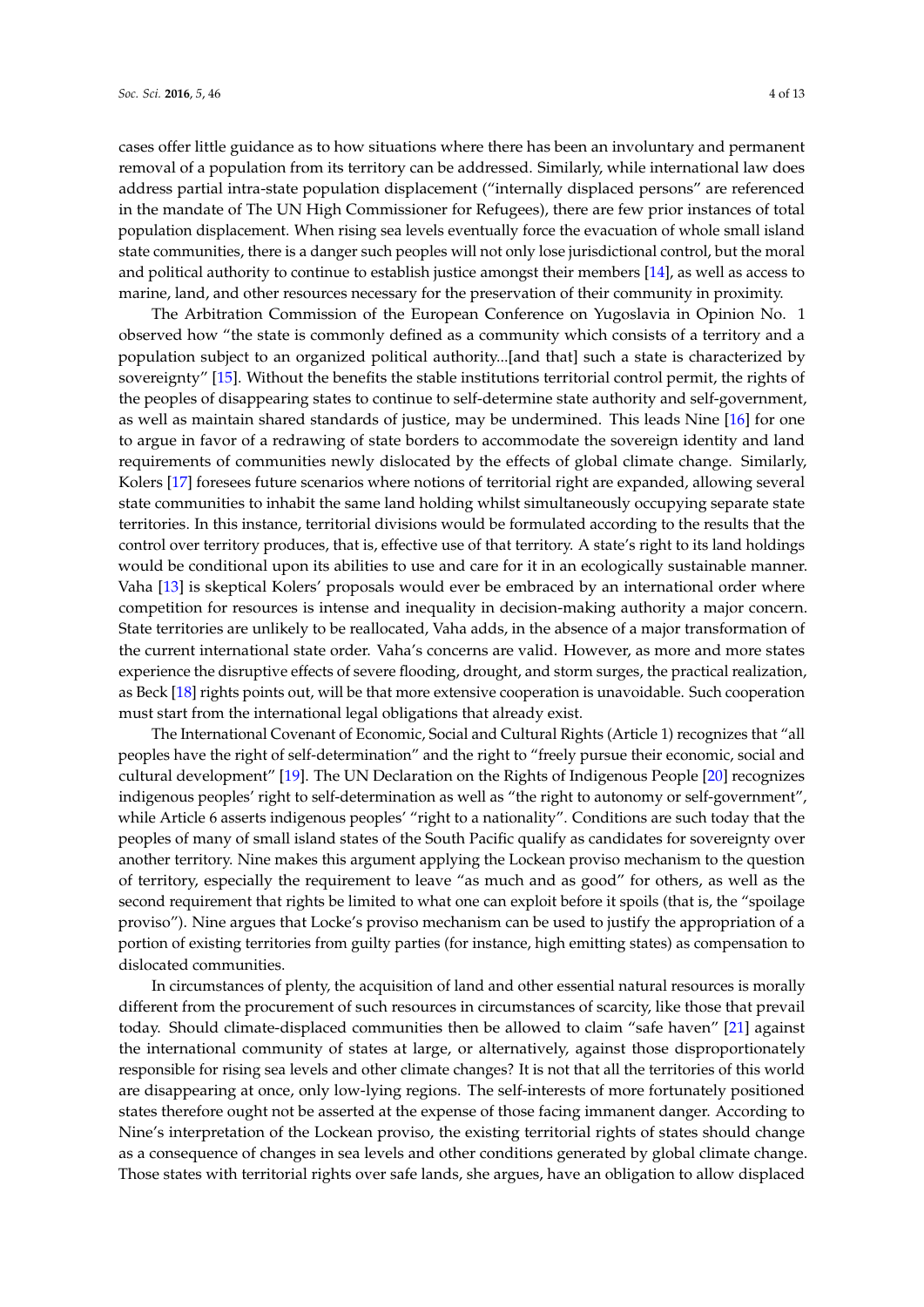communities access to some of their territories. However, efforts to reallocate states' territorial rights on

the basis of changing ecological circumstances is not likely to be straightforward or without controversy. The issue of which lands ought to be allocated to displaced communities undoubtedly will provoke opposition. Clearly, such issues have to be addressed in an open and democratic forum that promotes justice and address the grievances of all parties. This is especially important given the likely reluctance of many states to agree to a "shrinking" of their territorial holdings in an effort to accommodate the needs of the global other and provide displaced populations fair access to a share of their lands.

To minimize disagreement over moral fundamentals, Byravan and Rajan [\[22\]](#page-11-17) propose the notion of a corrective justice as a guide to a more practical allocation of responsibility for climate change dislocation. A corrective justice applied to climate dislocation would assign responsibility for displaced communities to states in proportion to their wrongdoing, as indicated by levels of historical greenhouse gas emissions. Tuvalu's Prime Minister, Koloa Talake announced in March 2002 that his community was giving serious consideration to the possibility of taking legal action against those nations most responsible for carbon dioxide emissions by bringing its case to the International Court of Justice. Such a case may proceed on the basis of the "no harm rule"—a commonly recognized rule of customary international law according to which states are bound to prevent, reduce, and control the risk of environmental harm to other states. Legal cases for compensation owed to climate vulnerable communities may proceed on the basis of clear evidence of "traceable harms" [\[23\]](#page-11-18), where specific effects can be linked to the activities of particular parties. As data documenting the main sources of carbon dioxide pollution and their detrimental effects on the climate of different states grows more precise (for example, data collected by the Carbon Dioxide Information Analysis Centre (CDIAC)) emerging information on the links between  $CO<sub>2</sub>$  emissions levels, extreme weather conditions, and the living conditions of vulnerable communities offer a possible basis for legal prosecution.

There are, however, still a number of problems with this approach to corrective justice since it requires claimants to prove precisely the degree to which harms caused are attributable to the actions of a specific state. There is also the fact that historically high emitting states may not necessarily be in an ideal position to absorb newly displaced communities because of damage already caused to their own resource reserves. It is for mainly these reasons that this paper argues in favor of what Wyman [\[24\]](#page-11-19) refers to as a "present or forward-looking" rationale for the relocation of displaced communities, one that gives serious consideration to a more worldwide redistribution of rights to arable lands, clean water, and other essential, life-sustaining resources. A preliminary legal accommodation of new climate realities may take the form of a series of international treaties where states that have in some way been "altered" by the effects of climate change will continue to have their sovereign status recognized and their resource needs accommodated by the wider international community through a series of legal guarantees of community resettlement agreements. Clearly, private land holdings cannot be so easily reallocated but there may be a case for state-owned lands being leased (long-term) to displaced communities. Acts of cosmopolitan solidarity like these would have to be acknowledged by the wider community in the form of global fund reimbursements or generous adaptation grants. To ensure the enforcement of new international agreements, a series of complementary institutional reforms are required.

No doubt, radical changes of this nature call for a significant transformation to the prevailing political imagination of states. States would have to begin to think more creatively and inclusively beyond the normative horizons of Hobbesian, border-prioritizing solutions to the humanitarian effects of deteriorating climate conditions. Until now, more fortunately positioned states have defended the notion of limited state liability on the grounds that they do not bear primary responsibility for the suffering of those who happen to be beyond the jurisdiction of their state. However, as atmospheric concentrations of  $CO<sub>2</sub>$  soar, the earth's lands and ocean surfaces heat up, weather patterns and hydrological cycles change beyond recognition, millions are threatened with hunger and disease and state territories begin to disappear, the limitations of this "nation state outlook" [\[25\]](#page-11-20) become evermore apparent. According to traditional understandings of distributive justice, in situations of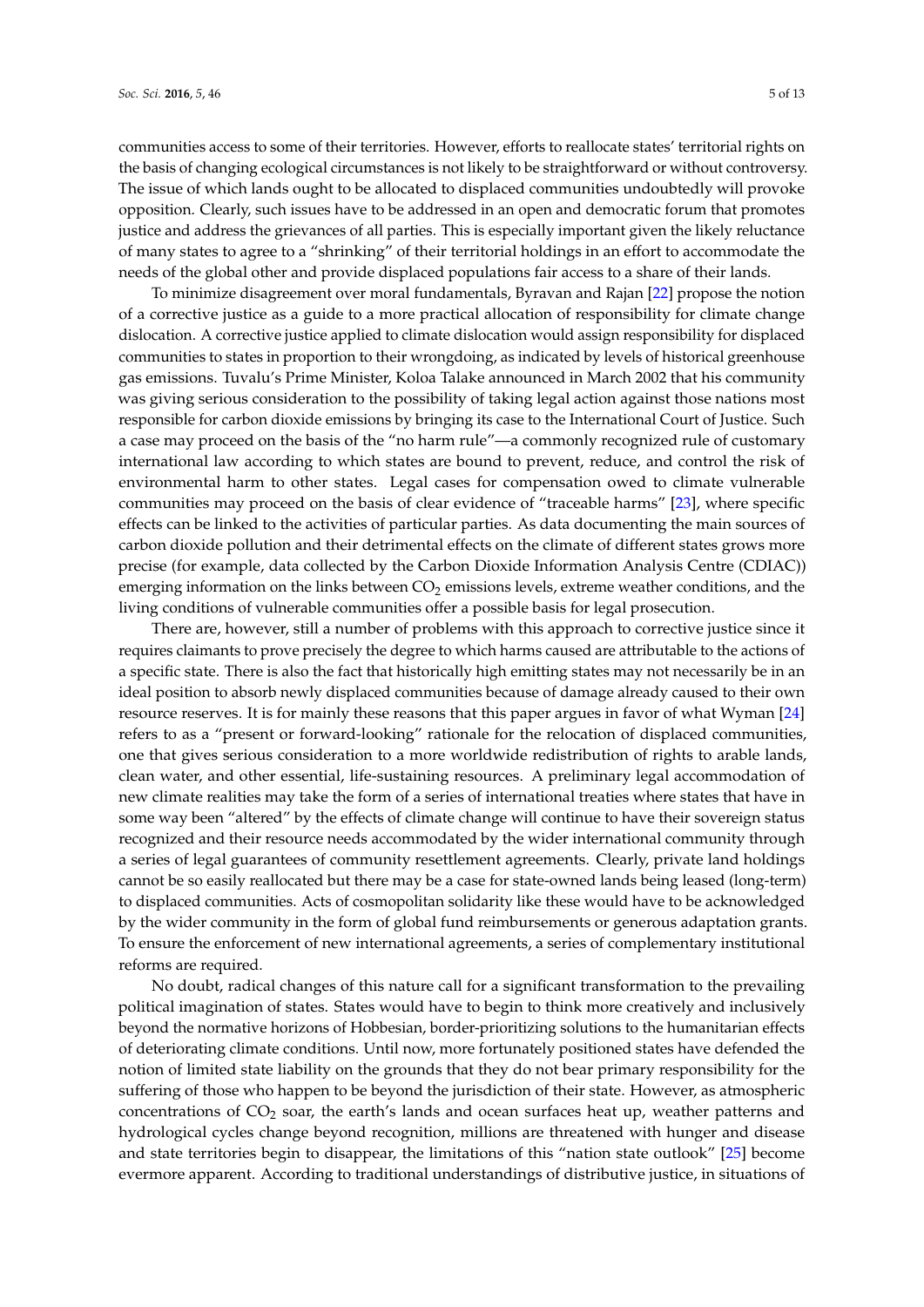resource shortage, states ought to secure the resource needs of compatriots first and consider such partiality as a matter of giving greater recognition to the rights claims of citizens over those of others in need. The territories of a particular state are most convincingly equated from this perspective with a restricted realm of duty beyond which only "thin" relations of moral care apply. Under conditions of global resource scarcity, granting resettlement rights and resource access to displaced outsiders is not a rational move, according this reasoning. That said, what becomes increasingly apparent is that the parochialism inherent in a nation prioritizing position proves evermore problematic, especially from the point of view of states' legal-ethical commitments to universal law and the stark realities diminishing global reserves of life-sustaining resources create today. The fate of the communities of the low-lying regions of this world cannot simply be left to happenstance but rather require a stronger display on the part of the international community as a whole of commitments to rescue those most in need.

All actors involved in the current climate change crisis make a claim to justice as fairness. For instance, with its water reserves at just a quarter of the world's average, China asserts its need for additional water sources to accommodate its expanding populations (for example, its carbon intensive North-South Water Transfer Project is already drying up sources of freshwater and fish stocks for local populations) while Russia makes a claim to a large portion of the gas and oil reserves of the Arctic on the grounds that it has a right to its territories (over and beyond the rights of the indigenous communities of the Arctic) and that its energy needs surpass those experienced by communities living in less extreme climates. Given the facts of reasonable pluralism, a stronger legal and political institutional basis for justifications of current resource allocations and the possibility of changes to those allocations under conditions of scarcity, are required. Those left without sufficient land reserves or the basic means to survive deteriorating climate conditions (for instance, the peoples of the low lying states of the Pacific) must be accommodated through resettlement arrangements that allow for the continuation of their self-determining sovereign identity within new territorial settings. Since the justifications offered in this instance are addressed mainly to other sovereign communities, they proceed from what is, or what these communities hold in common (the equal rights of all states to self-determination). They also begin from shared fundamental ideas implicit in international law and democratic politics in the hope of developing from them a reasoned agreement on new possibilities, including new possible models of democratic deliberation on resource allocation amongst states. That said, any new understandings of resource entitlement are unlikely to arise automatically or, realistically, without a degree of opposition. What they will also require, therefore, is the assistance of a more transnational decision-making authority whose visions of climate justice are not rooted in the particular interests of any one configuration of states but, rather, are focused on addressing the type of practical problems facing increasing numbers across the globe with policy actions that give greater effect to an ethic of co-responsibility [\[26\]](#page-11-21) for the welfare of all peoples.

#### **3. New Settings for the Application of a Rescue Principle**

It is perhaps important at this point to remind ourselves of the fact that neither the idea nor the practice of relocating populations is entirely new. During the so-called "Age of Discovery" (late 1400s–1800s), scholars including Condorcet, Diderot, and Gibbon contributed to a lively debate on whether it was just for the citizens of one community to establish settlements on the lands of another [\[27\]](#page-12-0). Indeed, this early debate provides an important basis for a more contemporary discussion on the rights of peoples of disappearing states to resettle on other lands. In the Third Definitive Article of *Perpetual Peace*, Kant explains how in situations where "people who are forced by circumstances outside of their control to arrive on another state's territory" cannot be turned away if that ensures the "death" or "destruction" of the person [\[28\]](#page-12-1). Beneficiaries of the right to hospitality are said to have the right "to stay at least until the circumstances are favorable for their return" (that is, granted "temporary sojourn"). If, however, circumstances were never to become favorable for the return of the stranger, as in the case of the peoples of sinking states, then presumably rights to hospitality would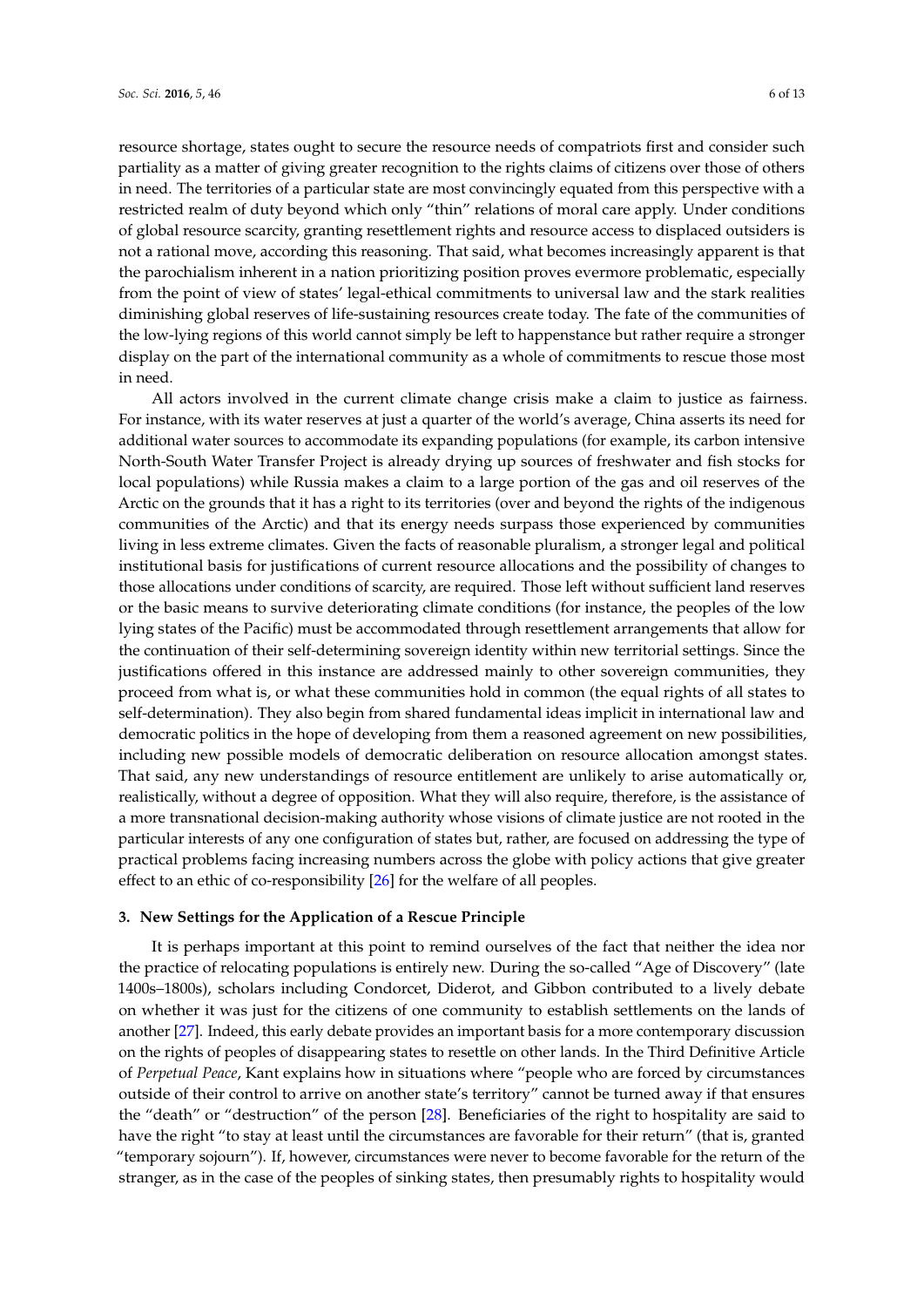become permanent? Before Kant, Samuel Pufendorf (1632–94) already had explored the rights of strangers to refuge in foreign countries and spoke of "imperfect obligations" we all share to assist persons in need, such as those shipwrecked at sea. As the residents of sinking states are driven from their homelands through no fault of their own (e.g., rising sea levels), then it would seem these people meet the minimum requirements laid out by both Pufendorf and subsequently Kant to invoke a more contemporary rendition of the right to safe haven, a right legitimated in the final instance by humanity's "common possession of the surface of the earth" [\[29\]](#page-12-2). All the peoples of this world form one community to which Kant ascribes a collective will charged with the regulation of access to the resources that reside therein. Recognizing all peoples right to safe haven is an important goal and is one to which the peoples of disappearing states could legitimately appeal. As Waldron ([\[29\]](#page-12-2), p. 78) explains:

Refusing to share resources with others is also a form of injustice; refusing to modify a [land] holding based on First Occupancy in response to demographic changes in circumstances is an injustice. Taking more than you need or occupying so much that sequent arrivals have nothing to occupy, is an injustice.

It is something of a historical irony though that many of those who now seek safe haven from rising sea levels caused by the climate destructive practices of high carbon emitters are descendants of peoples who historically were colonized by European imperial empires. Prior to colonization, many of the traditional communities of the Pacific, for instance, lived in protected, high land areas chiefly as a defense against sudden storms or flooding. Colonial authorities, however, encouraged the amalgamation and establishment of coastal villages in areas more vulnerable to tropical cyclone events and increased exposure to storm [\[30\]](#page-12-3). The vulnerability of communities today to sudden weather changes is compounded further by escalating climate changes. Given the historical injustices bestowed upon these communities, it is difficult to see how the rescue principle could be reasonably rejected, especially by those who continue, through their climate destructive practices, to inflict suffering, and upon whom accommodating the other would impose only slight or moderate costs. Citizens of disappearing states would certainly qualify as in need of assistance once their capacity to survive further climate extremities is exceeded but as a community, perhaps they qualify for something more?

Granting permanent refuge to displaced communities may be motivated by pragmatic concerns to reduce likely suffering and improve the wellbeing of vulnerable peoples but such decisions may also be triggered by human rights obligations. Grounding the right of the peoples of disappearing states to safe haven within a universal framework simultaneously evokes a recognition of norms of equality, dignity, and self-determination. If the granting of what is now defined as an imperfect right to relocation is left purely to the prerogative of states, there is a danger that states will find reasons not to accommodate newcomers? When in 2001 Tuvalu approached the Australian government with a proposal to merge the two states in the future, not only was its proposal rejected but the Australian government further questioned the feasibility of granting refuge to displaced Tuvaluans in the face of competing interests (for instance, rising unemployment in Australia). Also in 2001, Tuvalu, along with Kiribati, Fiji, and Tonga signed The Pacific Access Category with New Zealand, allowing seventy-five residents from Tuvalu and Kiribati and 250 from Tonga and Fiji to be granted New Zealand residency each year. Although New Zealand's immigration policies are more supportive than that of other states, there are certain stipulations that discriminate against specific sections of the population. For example, in the case Kiribati, Tuvalu, Tonga or Fiji, applicants for citizenship status must be between the ages of 18 and 45, possess a minimum level of skills in English language and have an offer of employment in New Zealand.

Both Australia and New Zealand (along with the Canada and the US) voted against the UN General Assembly's adoption in September 2007 of the Declaration on the Rights of Indigenous Peoples recognizing, amongst other things, the rights of indigenous peoples (many of whom endure the worst effects of global climate change) to preserve the communal aspects of their existence. Reporting on the adoption of the Declaration, the UN noted those states "voting against the Declaration said they could not support it because of concerns over provisions on self-determination, land and resources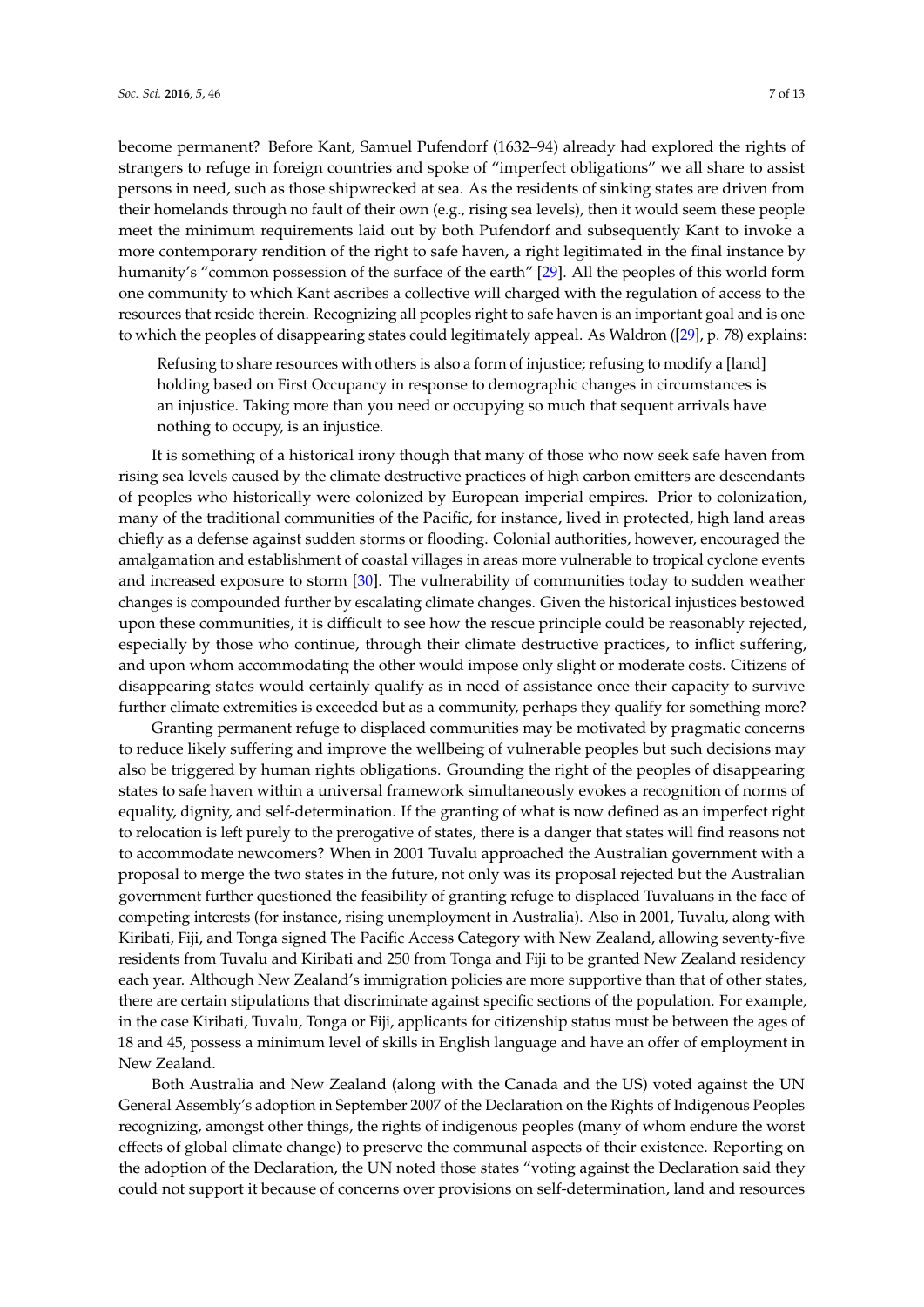rights" [\[31\]](#page-12-4). If non support for a new convention protecting the rights of indigenous peoples is justified on the grounds that states may, amongst other things, have to concede resource rights to indigenous communities, then such arguments cannot be said to be in keeping with wider human rights legislation, especially that which recognizes the dangers posed by climate change to many indigenous communities living in vulnerable regions, and such peoples' right to a safe, clean and sustainable environment. At the 21st session of the conference of the parties which met in Paris in December 2015, the United Nations High Commissioner for Human Rights clarified how urgent, effective and ambitious action to combat climate change is not only a moral imperative, but also an essential practical component to satisfy the duties of States under human rights law. Not only are states reminded in this instance of their obligations to protect the rights of all peoples to a safe environment both within and beyond their own territorial boundaries, but also their obligations to respect the equality of all state communities under international law. In September 2008, President Litokwa Tomein of the Marshall Islands, speaking at the United Nations General Assembly, drew attention to legally grounded responsibilities to protect his community's "right to survive from the onslaught of climate change" [\[32\]](#page-12-5). President Tomeing deliberately evoked a collective understanding of "our right to survive" and the right of his people to continue as a self-determining community. The Prime Minister of Tuvalu raised a similar point when at the COP 14 Conference in Poznań, Poland in 2008 he described how "we are a proud nation of people... We want to survive as a people and as a nation. And we will survive—it is our fundamental right" [\[33\]](#page-12-6).

A community's collective right to determine its political status and freely pursue economic, social, and cultural development are crucial components of a legally recognized definition of the right to self-determination. These dimensions of a community's right to flourish do not necessarily dissolve with the disappearance of its territories. In 2010 at the 16th Conference of the United Nations Framework Convention on Climate Change (UNFCCC) parties in Cancun, a petition was signed by Small Island States and NGOs for a new protocol under the UNFCCC to protect the social, cultural, and economic rights of "climate forced migrants" as co-members of this global community, on the basis of their reading of Article 3 of the UNFCCC mandating developed states to assume the lead in combating the adverse effects of climate change. The main demand of these small island states was that the rights of those left without sufficient sources of fresh water, arable land, or food supplies as a consequence of deteriorating climate conditions be brought into closer alignment with the human rights commitments of the wider international community, at which point the question of responsibility becomes central.

#### **4. Realizing Human Rights Obligations to the Peoples of Disappearing States**

The climate conditions that lead directly to the displacement of millions are *globally* sustained and this fact in itself necessitates a more proactive and internationally coordinated effort to assist these people in the event of a full-scale evacuation of their lands. If the international community is to continue to uphold its commitments to protect the sovereign rights of all member states and devise a programme of cooperation on climate change issues that is genuinely "inclusive of the development interests of all members of the international community", then it must also continue to recognize the peoples of disappearing states' rights to self-determination. While larger state powers cling to traditional arguments regarding the limits of sovereign state responsibility for the miseries of a wider, ecologically threatened world, the UN on the other hand, is compelled to respond to member states' framing of global warming and rising sea levels as issues of grave injustice and human rights violation. With this in mind, Hodgkinson and Young [\[34\]](#page-12-7) points to the necessity of a new convention recognizing the collective rights status of the peoples of disappearing states. Ignoring the plight of our international neighbors is, quite simply, not an option for the international community in the future. The global community is now faced with the very real challenge of peaceful co-existence and responsible cooperation in addressing growing climate change problems. States' ongoing rights to proximity, self-determination and the preservation of their traditional identity must be upheld. For reasons of practical necessity, a new international convention is needed to support the legitimacy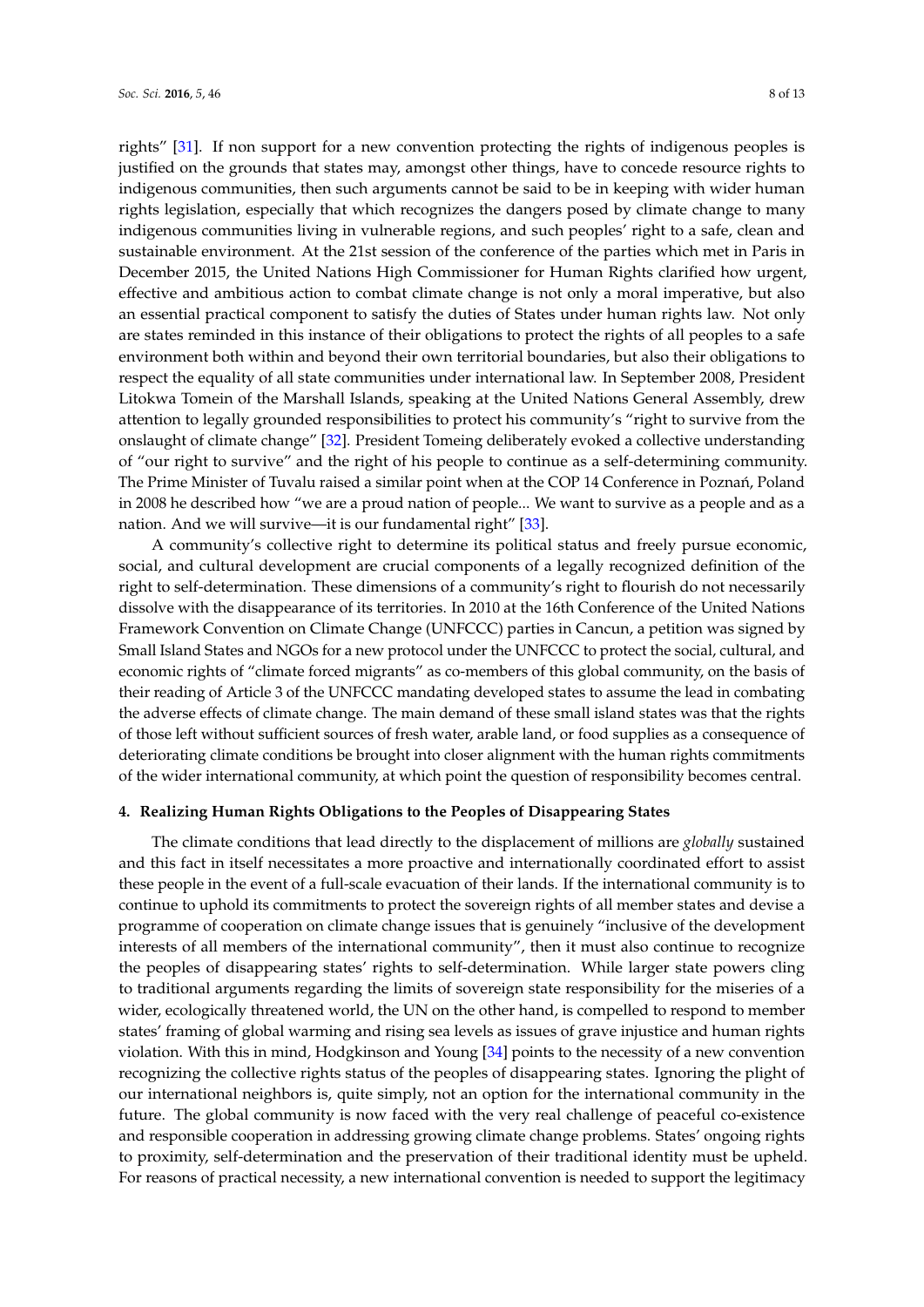of land transfer agreements and new legal norms are required to protect the sovereign status of states forced, under deteriorating climate conditions, to relocate to new territorial settings.

By focusing specifically upon the collective rights of sovereign communities whose common way of life is being destroyed by a lost, ruined, or degraded environment, such new legislation would give greater credence to the notion of our co-responsibility to protect and assist peoples in need. Such changes may not be popular with some states, or at least, not initially, but with 11 states currently under threat of disappearance, the necessity of new, far-reaching measures cannot be ignored in the long-term. As the International Covenant on Economic, Social and Cultural Rights (1966) points out: "In no case may a people be deprived of its own means of subsistence"  $[35]$ . Yet this is precisely the outcome of ongoing climate destructive practices. No one makes this point more poignantly than the community leaders and political representatives of the small island states of the South Pacific:

Within an international community based upon the rule of law and universal values of equality, human rights and dignity, it is surely wrong for small, vulnerable communities to suffer because of the actions of other more powerful resource-rich countries, actions over which they have no control, and little or no protection [\[36\]](#page-12-9).

Some efforts have been made recently at the international level to address climate displacement, including the COP 21 Paris Agreement (Article 8) [\[37\]](#page-12-10) (its preamble alludes to climate migrants and it calls for a task force to "develop recommendations for integrated approaches to avert, minimize, and address displacement related to the adverse impacts of climate change") and the work of the Independent Expert on the Enjoyment of all Human Rights by Older Persons. If the larger climate powers are now willing to act upon their "co-responsibility" for CO<sub>2</sub> emissions levels (as promised in Paris), it may be that they can finally acknowledge their responsibilities to protect and accommodate whole climate-displaced communities.

Long-term effective remedies for the major consequences of ongoing climate destruction require the involvement of all players. Without the latter, prospects for a growing together of all peoples into one community of global justice is not likely to succeed. We commit to human rights constraints and international legal agreements yet in practice, limited cooperation still prevails. The cosmopolitan reconfiguration of the nation state has gained real momentum over the last 150 years with the expansion of global economic markets, transnational migration flows, international legal agreements, human rights legislation, various political, as well as economic cooperative measures. All represent moves towards a greater world openness that has been crucial to the further development of the "cosmopolitan imagination" of today [\[38\]](#page-12-11). Under democratic constitutional law, the openness of the cosmopolitan sovereign state to international legal, economic, and political regimes is not only moved by the purpose of serving principles such as world peace and human rights solidarity, it is also constitutionally required [\[39\]](#page-12-12). Similarly, at the EU level, legal revision has proven possible because both the Treaty on European Union and the Lisbon Reform Treaty recognize the central importance of openness in relation to the Union's external actions and uphold a fundamental rights understanding of democracy that is applicable to all peoples. Because state supremacy is understood within this context to be somewhat less than "absolute", is it reasonable or even possible to hypothesize a future democratic order of states that re-allocates territorial rights amongst the populations of a climate threatened world on the basis of states' recognition of the legitimate resource needs of others and their inclusion in the calculation of one's own needs? Guiding such new practices might be some shared minimum standards of humanitarian need which at times, rightfully supersede the exclusive and more traditional historical claims of states to designated areas of land. There is no reason to assume that this could not be a possibility in the future, given that the character of states, as much as that of global cities and democratic institutions, is forever evolving and re-imagined in the context of changing political, economic, social and ecological interdependencies [\[40\]](#page-12-13).

Arguably, prospects for real peace between resource challenged communities in the future will depend on a capacity to adapt to new ecological, political and social realities and develop a more overarching, fair system of deliberation on resource distribution and cooperation. Even Kant could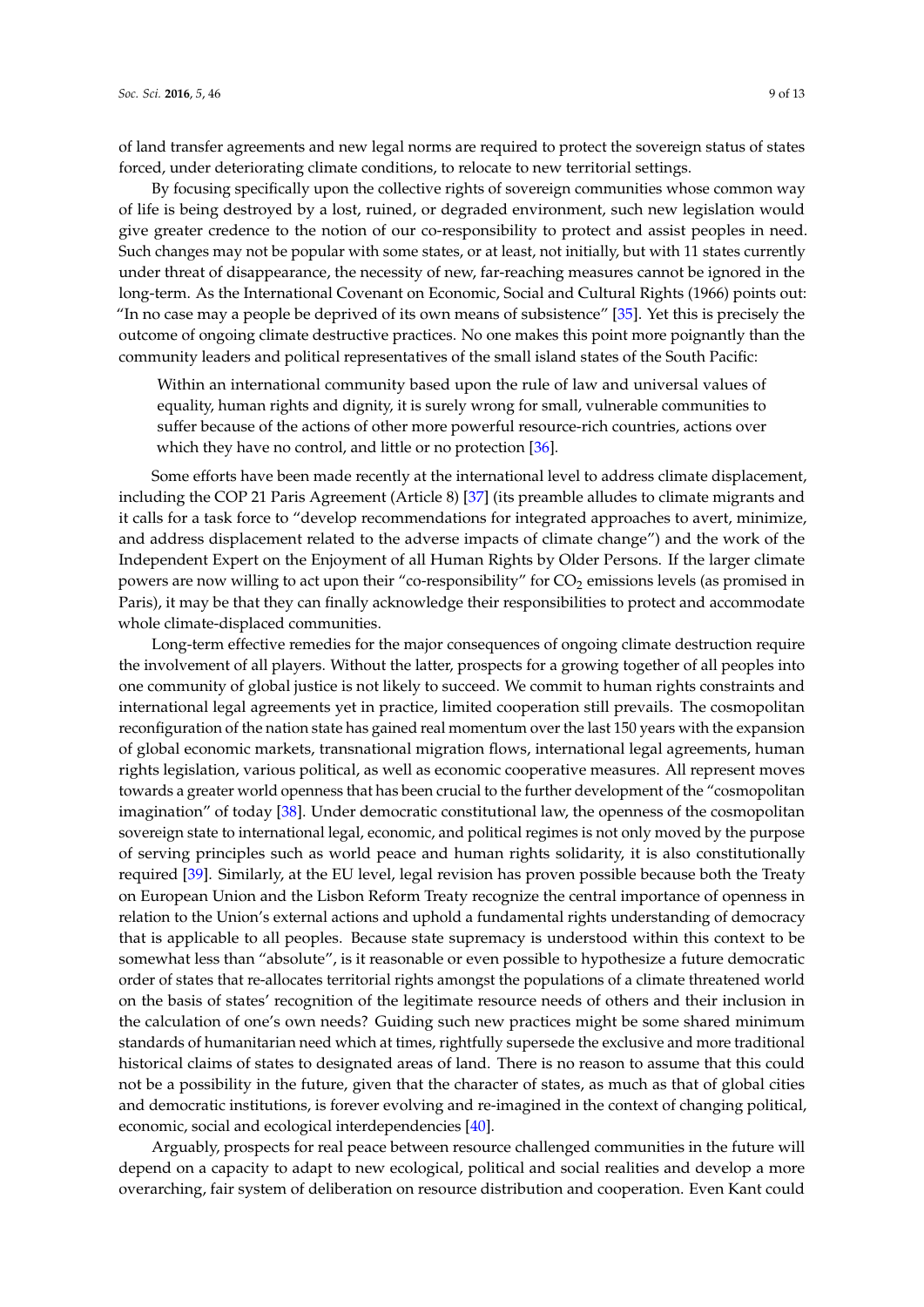not have foreseen the extent to which the growing together of the world's peoples into one "universal community" of cosmopolitan justice would be driven by grave necessity. Moves to introduce a series of new regulative principles protecting the rights of displaced populations would be an important first step in this direction. However, such changes also require supporting democratic institutional structures to oversee the implementation of any new agreements.

## **5. Building New Transnational Democratic Settlements on Resource Allocation and Sovereign State Reconfiguration**

In addition to new legal instruments of regulation, transnational deliberative mechanisms designed to cultivate the social and political life of new imaginaries of democratic inclusion and equality are also required. Crucial to any revisions in decision-making procedures on resource sharing is their "chain of legitimation" [\[41\]](#page-12-14), that is, arguments made publicly warranting the necessity and desirability of such new arrangements. Every planned graduation of global cooperation on resource issues must employ publicly justifiable reasons, especially as the delegitimation of states' exclusive rights to resources such as water or control over fixed territories under conditions of scarcity is likely to be irreversible. Any changes to criteria required for maintaining state sovereign status or allowances made for new land resettlements ought to be the subject of a broad system of democratic accountability and public debate. The legitimacy of changes must be formal in that they must be invested with a necessary degree of institutional legal and political support. Second, they must be popular in the sense that "we the people" must be provided with sufficient opportunities to input into deliberations on such potentially controversial changes. Third, legitimacy must be deliberative in the sense that all actors involved must see themselves as part of a democratic process of public accountability and mutual justification where reasons are offered for and against any new proposals [\[42\]](#page-12-15).

Apart from a formal legal recognition of decisions allowing state communities to resettle on other lands, there are also practical issues that demand broad democratic consideration. For instance, who eventually will accommodate displaced communities and how will the sovereign status of these communities be preserved within new settings? Will binding agreements allow for an arrangement of "nested sovereignty", for instance, where displaced communities are allowed to settle on a portion of the lands of another state and granted a limited amount of political independence? Because of the potential for conflict and disagreement over such issues, great attention would have to be given to the manner in which decisions are made. There is no way of allowing a decision-making process on such highly charged issues other than through a multi-leveled network of deliberative procedures encompassing the perspective of global, national, regional and local representatives, as well as a whole range of legal, political, and scientific experts to ensure an enlarged perspective prevails, one capable of maximizing the potential for consensus-building.

Because of the complexities of these issues, Nine [\[16\]](#page-11-11) proposes that new deliberative procedures be coordinated on a global scale by one democratically elected body. Sharing Nine's sentiments, this paper also supports the idea of a global land commission where decisions on the relocation of displaced communities can be made on the basis of inputs from a broad range of local, regional, national and international representatives. The perspective of the "climate witness" would have to be central to the deliberations of this commission, offering graphic accounts of living with the daily threat of flooding, drought, or famine, etc. Perhaps the most difficult task confronting a new global land commission would be the making of final decisions on the relocation of climate displaced communities to states with the greatest capacity to accommodate them. Such decisions would have to take account of multiple factors such as population density, resource supply, weather extremities, infrastructural capacity, quality of land, amongst other elements. Second, each state's resource allotments would have to be periodically reviewed and assessed against changes in sea levels, rates and intensity of flooding, desertification, soil erosion, extreme weather cycles, as well as total availability of resources. To maximize the decision-making authority of this proposed new global land commission and maintain the broader legitimacy of its operations, it would have to be closely aligned with the organizational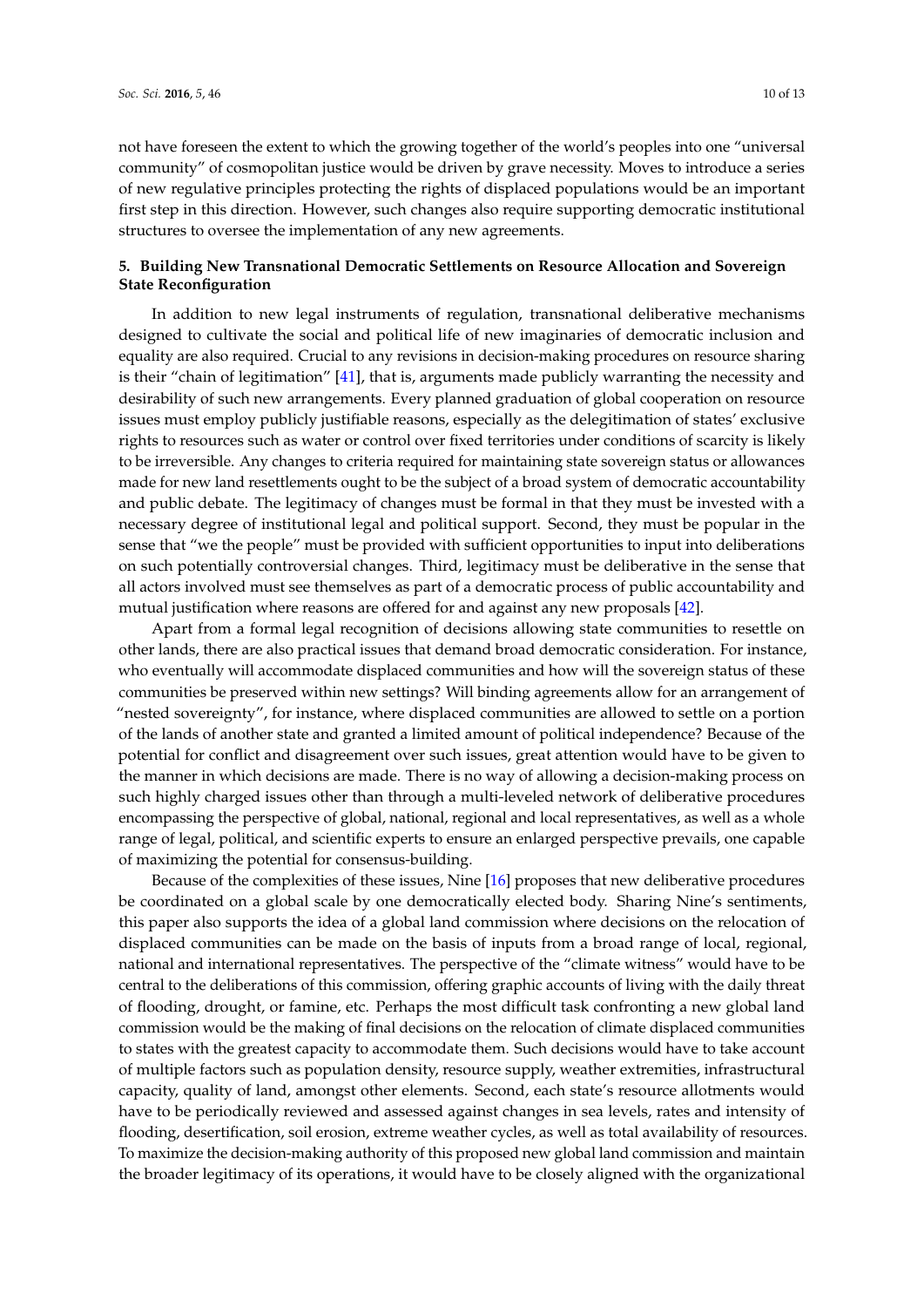structures of the UN system. However, the question remains as to whether states will agree to such far-reaching measures even if ecological conditions deteriorate further and the pragmatic benefits of greater global cooperation become ever more apparent? Perhaps we cannot assume that changes in perspective on moral and in time, political and legally relevant community will emerge automatically and, therefore, incentives, such as generous tax concessions or global adaptation funds will also be required to increase support for an internationally coordinated relocation system.

What is clear is the need for new thinking. The further development of cosmopolitan notions of justice, peace and solidarity in relation to serious practical concerns facing the international community today (e.g., securing the basic resource needs and fundamental rights of all peoples) require an enlarged perspective on justice. No doubt, the desire would be to continue with cherished traditions of liberal democracy but states' commitments to cosmopolitan visions of international peace, human rights and social justice have to adjust to a changing world complete with a new set of requirements, if peace and stability are to be maintained in the long-term.

#### **6. Conclusions**

With 11 sovereign states now classified as "disappearing" due to conditions exacerbated by climate change, the challenge is to accommodate the changing character of the sovereign state landscape by granting legal recognition to alternative forms of statehood. There are a number of issues at present preventing a broad support for any changes in this direction. Perhaps the most obvious is the over-assertion of a traditional territory-nation state nexus where state identity is still heavily bound up with the historical associations that have developed between particular land holdings and peoples. Because of historical ties, resource rights are thought to be owed more to fellow co-nationals than to humanity as a whole and state borders offer clear distinctions between what are commonly seen as "politically relevant" resource inequalities (those occurring within the boundaries of a specific territorial state) and "politically irrelevant" inequalities (for instance, those occurring between states in terms of the distribution of the burdens of climate change) [\[43\]](#page-12-16). In light of the currently dominant formulation of resource justice as integral to nation state attachment, we may wonder if there are really any prospects for a greater degree of resource sharing beyond this model in the future? For critical theorists such as Apel [\[26\]](#page-11-21), there are good reasons for assuming that the privileges currently enjoyed by the world's community of states will not be relinquished easily, especially as the more severe effects of climate change begin to be felt by all. A truly global ethics of justice, Apel adds, may not be fully formed as of yet but that does not mean they cannot be advanced further in the future. In a context of increasing ecological adversity worldwide, conventional interpretations of resource entitlement may no longer be justifiable in a truly democratic sense. Alternative interpretations based on our collective belonging to the commons of "world risk society" [\[44\]](#page-12-17) will prove increasingly necessary in the years ahead.

**Conflicts of Interest:** The author declares no conflict of interest.

#### **References and Notes**

- <span id="page-10-0"></span>1. Intergovernmental Panel on Climate Change (IPCC). "Policy makers' summary of the potential impacts of climate change. " Report from Working Group II to IPCC, Sundsvall, Sweden, 27–30 August 1990.
- <span id="page-10-1"></span>2. United Nations High Commissioner for Refugees. "Millions of People without Protection: Climate Change Induced Displacement in Developing Countries." 29 January 2013. Available online: [http://www.unhcr.](http://www.unhcr.org/5151bf239.html) [org/5151bf239.html](http://www.unhcr.org/5151bf239.html) (accessed on 19 September 2013).
- <span id="page-10-2"></span>3. Stern, Nicholas, ed. *The Economics of Climate Change: The Stern Review*. Cambridge: Cambridge University Press, 2006, p. 3.
- <span id="page-10-3"></span>4. Office of the President of Republic of Kiribati. "Kiribati Buys a Piece of Fiji." 30 May 2014. Available online: <http://www.climate.gov.ki/tag/president-anote-tong/> (accessed on 27 July 2016).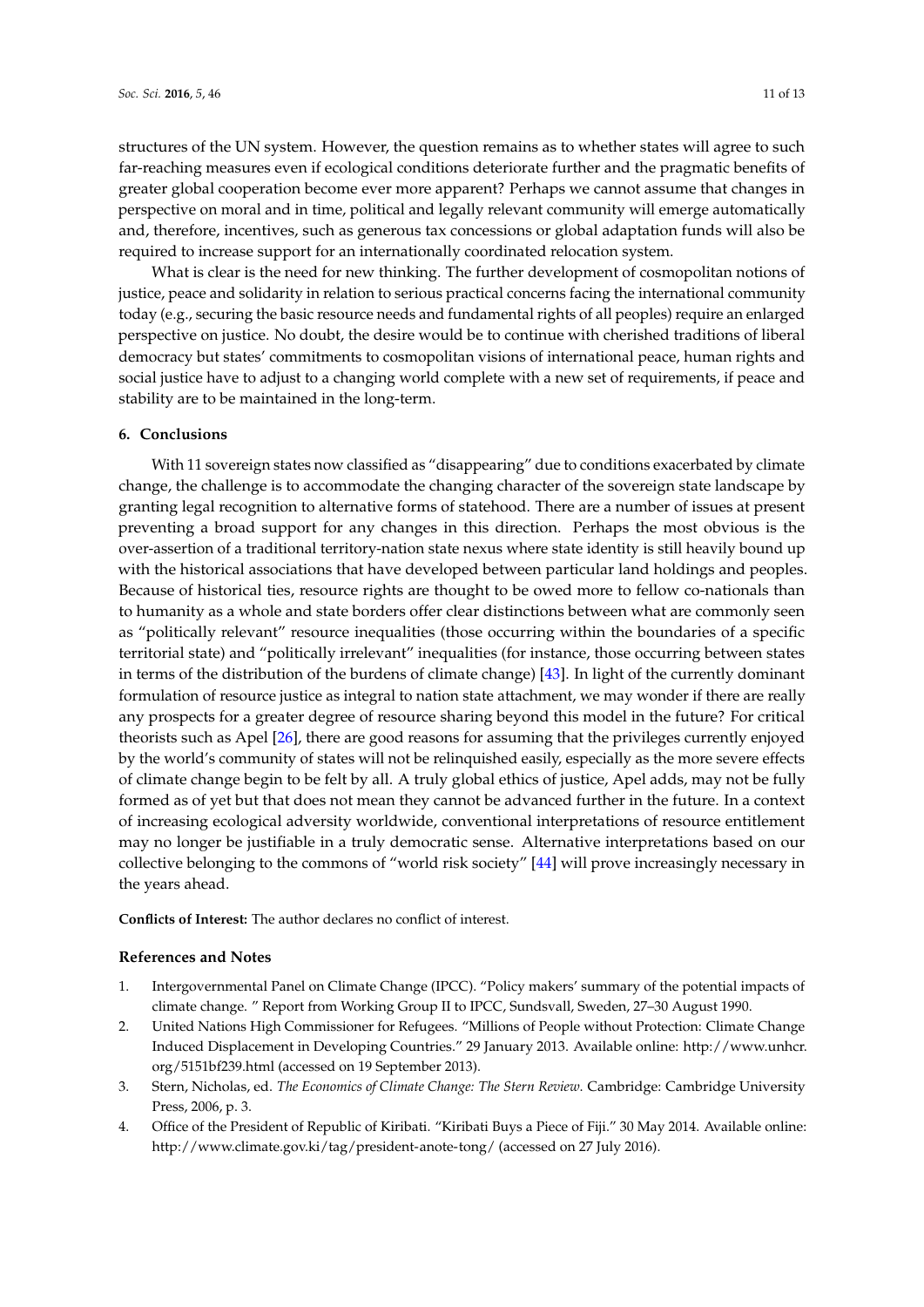- <span id="page-11-0"></span>5. International Conference of American States in Montevideo, Uruguay. "Montevideo Convention on the Rights and Duties of States." Available online: [https://www.ilsa.org/jessup/jessup15/Montevideo%](https://www.ilsa.org/jessup/jessup15/Montevideo%20Convention.pdf) [20Convention.pdf](https://www.ilsa.org/jessup/jessup15/Montevideo%20Convention.pdf) (accessed on 27 August 2016).
- <span id="page-11-1"></span>6. McAdam, Jane. "Disappearing States', Statelessness and the Boundaries of International Law." University of New South Wales (UNSW) Law Research Paper No. 2010-2, UNSW, Sydney, Australia, 21 January 2010. Available online: [http://papers.ssrn.com/sol3/papers.cfm?abstract\\_id=1539766](http://papers.ssrn.com/sol3/papers.cfm?abstract_id=1539766) (accessed on 11 July 2013).
- <span id="page-11-2"></span>7. Anderson, Benedict. *Imagined Communities: Reflections on the Origin and Spread of Nationalism*. London: Verso, 1991, p. 49.
- <span id="page-11-3"></span>8. Kiribati's Foreign Affairs Secretary, Tessie Eria Lambourne. Quoted in Nic Maclellan. "Kiribati's policy for 'migration with dignity'." *Inside Story*, 4 December 2011. Available online: [http://inside.org.au/kiribati\T1\](http://inside.org.au/kiribati\T1\textquoteright s-policy-for-migration-with-dignity/) [textquoterights-policy-for-migration-with-dignity/](http://inside.org.au/kiribati\T1\textquoteright s-policy-for-migration-with-dignity/) (accessed on 3 August 2013).
- <span id="page-11-4"></span>9. World Health Organization. "Protecting Health from Climate Change: The World Health Organization-World Health Day 2008." Available online: [http://www.who.int/world-health-day/toolkit/report\\_web.pdf](http:// www.who.int/world-health-day/toolkit/report_web.pdf) (accessed on 23 June 2010).
- <span id="page-11-5"></span>10. United Nations. "United Nations Human Development Report 2011. Sustainability and Equity: A Better Future for All." Available online: [http://hdr.undp.org/sites/default/files/reports/271/hdr\\_2011\\_en\\_](http://hdr.undp.org/sites/default/files/reports/271/hdr_2011_en_complete.pdf) [complete.pdf](http://hdr.undp.org/sites/default/files/reports/271/hdr_2011_en_complete.pdf) (accessed on 12 April 2016).
- <span id="page-11-6"></span>11. Gayoom, Maumoon Abdul. "Climate Change and Most Vulnerable Countries—The Imperative to Act." 8 July 2008. Available online: <http://www.un.org/ga/president/62/ThematicDebates/ccact/maldives.pdf> (accessed on 27 August 2016).
- <span id="page-11-7"></span>12. Burkett, Maxine. "The Nation Ex-Situ: On Climate Change, Deterritorialized Nationhood and the Post-Climate Era." *Climate Law* 2 (2011): 345–74.
- <span id="page-11-8"></span>13. Vaha, Milla Emilia. "Drowning under: Small island states and the right to exist." *Journal of International Political Theory* 11 (2015): 206–23. [\[CrossRef\]](http://dx.doi.org/10.1177/1755088215571780)
- <span id="page-11-9"></span>14. Ödalen, Jörgen. "Underwater self-determination: Sea-level rise and deterritorialized small island states." *Ethics, Policy & Environment* 17 (2014): 225–37. [\[CrossRef\]](http://dx.doi.org/10.1080/21550085.2014.926086)
- <span id="page-11-10"></span>15. Commission established pursuant to the Declaration of 27 August 1991 of the European Community, Bull EC 7/8 (1991); 92 ILR 162–65. Quoted in Rosemary Rayfuse, and Emily Crawford. "Climate Change, Sovereignty and Statehood." Legal Studies Research Paper No. 11/59, Sydney Law School, the University of Sydney, Sydney, Australia, September 2011, p. 4. Available online: [https://www.ilsa.org/jessup/jessup13/Climate%](https://www.ilsa.org/jessup/jessup13/Climate%20Change,%20Sovereignty%20and%20Statehood.pdf) [20Change,%20Sovereignty%20and%20Statehood.pdf](https://www.ilsa.org/jessup/jessup13/Climate%20Change,%20Sovereignty%20and%20Statehood.pdf) (accessed on 27 August 2016).
- <span id="page-11-11"></span>16. Nine, Cara. "Ecological Refugees, State Borders, and the Lockean Proviso." *Journal of Applied Philosophy* 27 (2010): 359–75. [\[CrossRef\]](http://dx.doi.org/10.1111/j.1468-5930.2010.00498.x)
- <span id="page-11-12"></span>17. Kolers, Avery. "Floating provisos and sinking islands." *Journal of Applied Philosophy* 29 (2012): 333–43. [\[CrossRef\]](http://dx.doi.org/10.1111/j.1468-5930.2012.00569.x)
- <span id="page-11-13"></span>18. Beck, Ulrich. "Living in the world risk society." *Economy and Society* 35 (2006): 329–45. [\[CrossRef\]](http://dx.doi.org/10.1080/03085140600844902)
- <span id="page-11-14"></span>19. United Nations. "International Covenant of Economic, Social and Cultural Rights." 1966. Available online: <http://www.ohchr.org/EN/ProfessionalInterest/Pages/CESCR.aspx> (accessed on 27 July 2016).
- <span id="page-11-15"></span>20. United Nations. "United Nations Declaration on the Rights of Indigenous Peoples." 2007. Available online: [http://www.un.org/esa/socdev/unpfii/documents/DRIPS\\_en.pdf](http://www.un.org/esa/socdev/unpfii/documents/DRIPS_en.pdf) (accessed on 12 April 2016).
- <span id="page-11-16"></span>21. Kleingeld, Pauline. "Kant's Cosmopolitan Law: World Citizenship for a Global Order." *Kantian Review* 2 (1998): 72–90. [\[CrossRef\]](http://dx.doi.org/10.1017/S1369415400000200)
- <span id="page-11-17"></span>22. Byravan, Sujatha, and Sudhir Chella Rajan. "Providing New Homes for Climate Change Exiles." *Climate Policy* 6 (2006): 247–52. [\[CrossRef\]](http://dx.doi.org/10.1080/14693062.2006.9685599)
- <span id="page-11-18"></span>23. Caney, Simon. "Cosmopolitan Justice and Equalizing Opportunities." In *Global Justice*. Edited by Thomas Pogge. Oxford: Blackwell, 2001, pp. 123–44.
- <span id="page-11-19"></span>24. Wyman, Katrina M. "Sinking States." 2010. Available online: [www.law.nyu.edu/academics/colloquia/](www.law.nyu.edu/academics/colloquia/clppt/ECM_PRO_067260) [clppt/ECM\\_PRO\\_067260](www.law.nyu.edu/academics/colloquia/clppt/ECM_PRO_067260) (accessed on 12 May 2013).
- <span id="page-11-20"></span>25. Beck, Ulrich. *Cosmopolitan Vision*. Cambridge: Polity Press, 2006, p. 17.
- <span id="page-11-21"></span>26. Apel, Karl Otto. "Discourse Ethics as a Response to the Novel Challenges of Today's Reality to Co-responsibility." *The Journal of Religion* 73 (1993): 496–513. [\[CrossRef\]](http://dx.doi.org/10.1086/489255)